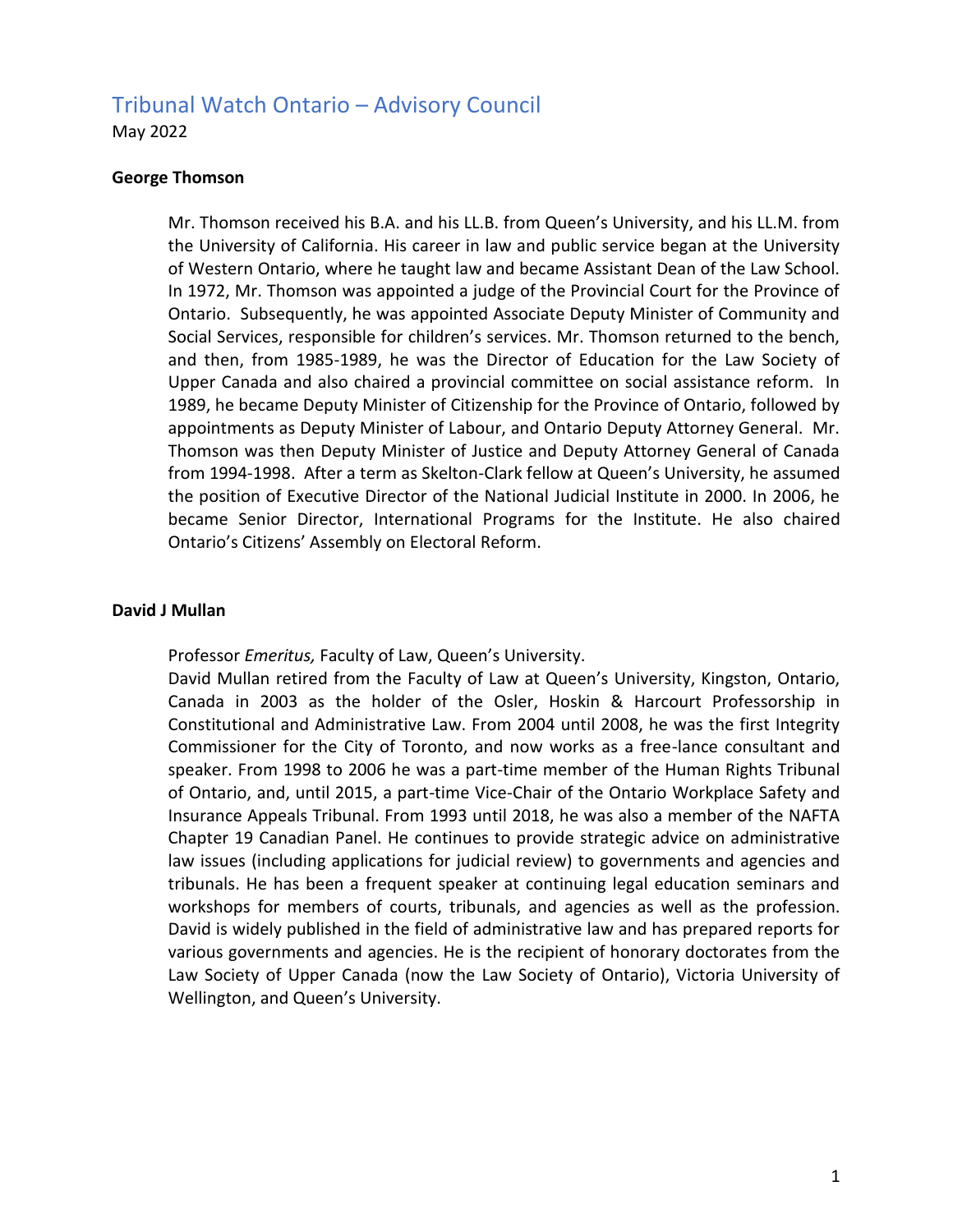#### **The Honourable Stephen Goudge**

Hons. B.A. (Political Science/Economics), University of Toronto, 1964. M.Sc. (Econ.), London School of Economics, 1965. LL.B. (Awarded Dean's Key), University of Toronto, 1968. Articled to the Hon. Ian G. Scott, Q.C. Called to the Bar of Ontario in 1970. Appointed Queen's Counsel in 1982. Practiced with the small litigation firm of Cameron Brewin and Scott until it merged with Gowling and Henderson in 1983. Was managing partner of the firm Gowling, Strathy & Henderson in Toronto where he engaged in a general litigation practice.

Appeared before many administrative tribunals and Courts at all levels in Ontario and the Supreme Court of Canada. Lecturer, University of Toronto Faculty of Law in Labour Law and Native Rights 1974 to 1985 and in Professional Responsibility 2001 to 2012. Active in the Ontario Bar Association and the Canadian Civil Liberties Association. Elected Bencher of the Law Society of the Upper Canada from 1991 to 1996. Fellow of the American College of Trial Lawyers.

Appointed to the Court of Appeal for Ontario in 1996. Board member, Pro Bono Law Ontario 2002 to 2006. Member, Chief Justice's Advisory Committee on Professional Responsibility, 2001 to date. Appointed on April 25, 2007 by Ontario to conduct the Inquiry into Pediatric Forensic Pathology, which reported on October 1, 2008. Member, Board of Governors, Law Commission of Ontario, 2009 to date. Member, Civil Rules Committee, 2009 to 2014.

Resigned from the judiciary April 30, 2014. Counsel to Paliare Roland Rosenberg Rothstein LLP as of May 1, 2014. Currently engaged in mediation, arbitration, and advising government. Lecturer in professional responsibility at Osgoode Hall Law School, 2014 to date. Board Chair, Pediatric Oncology Group of Ontario, 2014 to date. Recipient honorary doctorates from the Law Society of Upper Canada and Assumption University. Appointed to the Order of Ontario, January 2016.

## **Professor Laverne Jacobs**

Laverne Jacobs is Associate Dean (Research & Graduate Studies) and an Associate Professor and at the University of Windsor, Faculty of Law**.** She teaches, researches and writes in the areas of administrative law, human rights, and law and disability. Her work is characterized by an interest and engagement in the everyday work of the administrative justice system. She has published and presented widely in her fields, both in Canada and internationally. Her publications include "The Dynamics of Independence, Impartiality, and Bias in the Canadian Administrative State" in *Administrative Law in Context*, 3d edition (2018); "From Rawls to Habermas: Toward A Theory of Grounded Impartiality in Canadian Administrative Law" (2014) Osgoode Hall L.J.; and "'Humanizing' Disability Law: Citizen Participation in the Development of Accessibility Regulations in Canada" (2016) *Revue Internationale des Gouvernements Ouverts*. Outside of the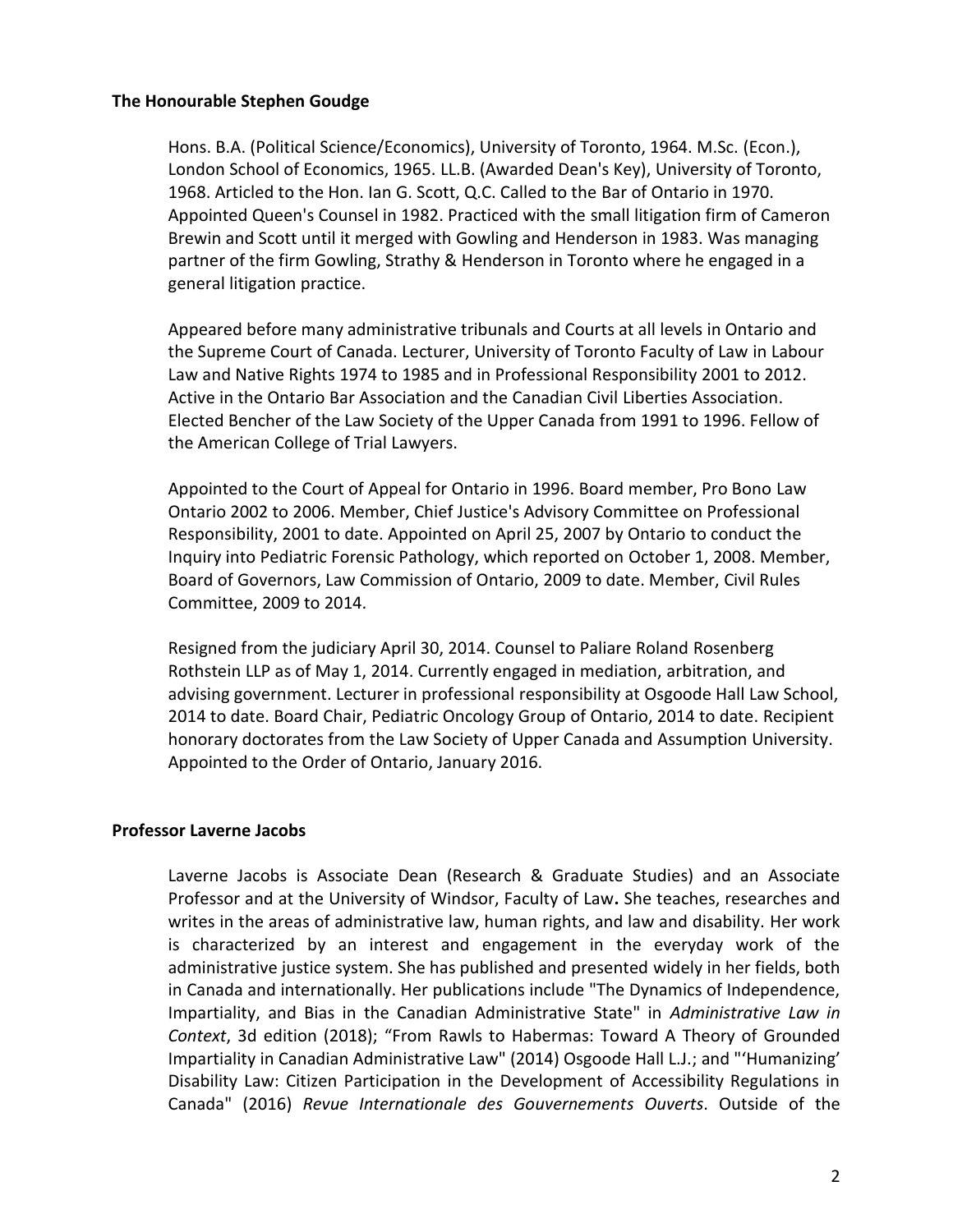University, Professor Jacobs has held Order-in-Council appointments as a part-time member of the Human Rights Tribunal of Ontario and as a member of the Accessibility Standards Advisory Council under the *Accessibility for Ontarians with Disabilities Act, 2005*. She has also served on Ontario's Condominium Authority Tribunal, the province's first online tribunal. In 2014, Dr Jacobs held the inaugural Fulbright Visiting Research Chair in Canadian Studies at the University of California, Berkeley, and was a Visiting Scholar at Berkeley Law's Center for the Study of Law and Society.

Dr Jacobs founded and directs The Law, Disability & Social Change Project, a research and public advocacy centre at Windsor Law that works to foster and develop inclusive communities. She is also co-director of the Disability Rights Working Group at Berkeley Law's Center for Comparative Equality & Anti-Discrimination Law. She has served on the Board of Directors of many organizations including the Income Security Advocacy Centre and the Canadian Institute for the Administration of Justice. Laverne has been the recipient of awards for her research and equity leadership which collectively aim to ensure a more equitable, inclusive and fair administrative justice system.

## **Professor Paul Daly**

Paul Daly, University Research Chair in Administrative Law & Governance, University of Ottawa, is one of Canada's leading academic administrative lawyers. His many scholarly books, articles and book chapters have been cited by dozens of courts in Canada, Ireland and Australia. He maintains the widely read blog, Administrative Law Matters.

#### **Mary Jane Mossman, LSM**

Mary Jane Mossman is Professor Emerita at Osgoode Hall Law School, York University. She has taught and researched in several legal areas at Osgoode and at the University of New South Wales in Australia, as well as in Visiting Professor appointments in other Canadian law schools and in the United States, France and Japan. She has focused on poverty law and access to justice issues in both Canada and Australia, serving for several years as the funding manager for community legal clinics in Ontario. She is currently a member of the Friends of Community Legal Clinics and Chair of the Administrative Committee of the Unifor Legal Services Plan. Among other awards, she received an honorary doctorate from Ontario's Law Society in 2004.

#### **Professor Jeffery G. Hewitt**

Jeffery G. Hewitt (mixed descent Cree) is an Assistant Professor at Osgoode Hall Law School, York University. His research is mainly community-based and his interests include Indigenous legal orders and governance, constitutional law, and visual legal studies. Among other courses, Jeff teaches and has taught constitutional law,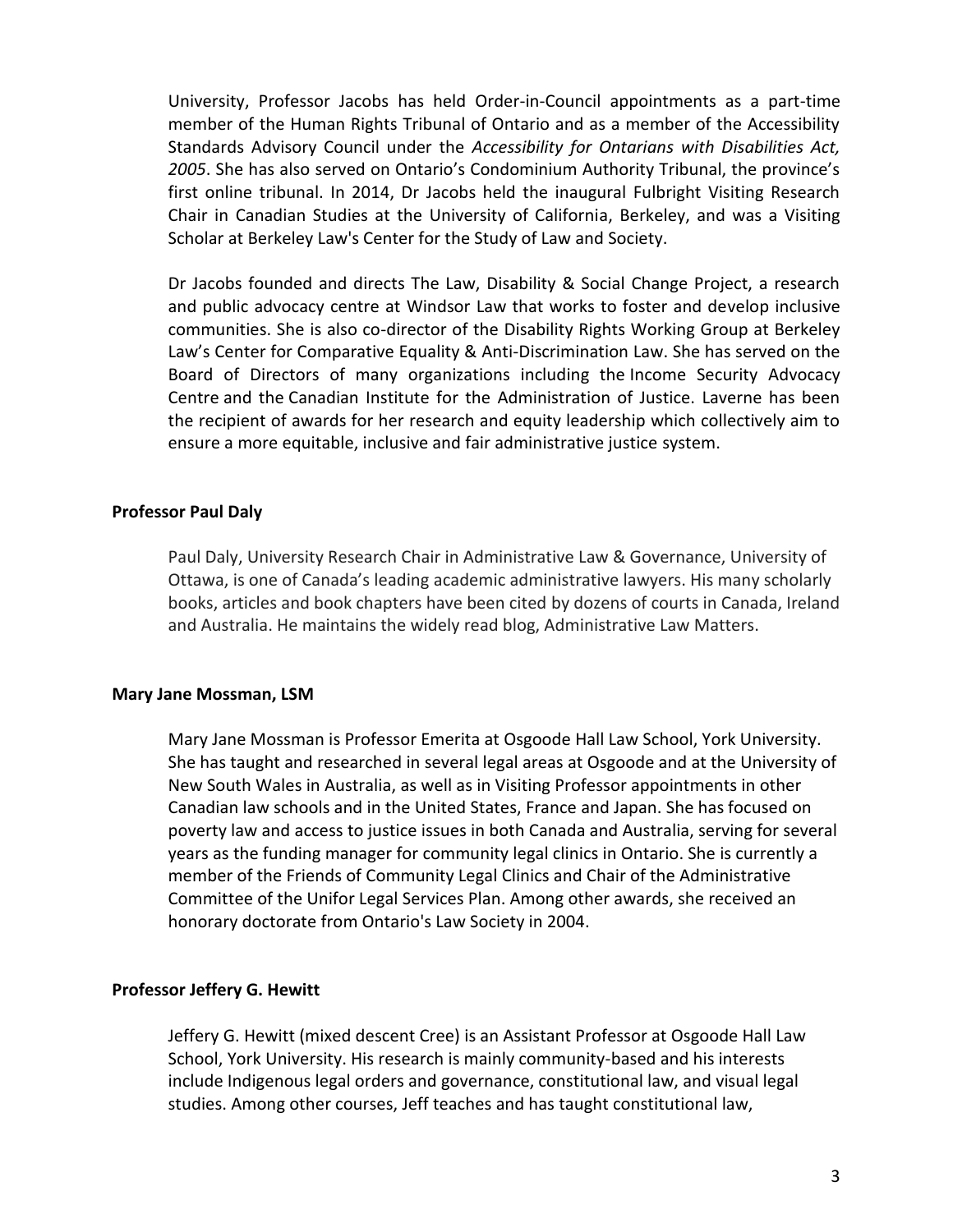Indigenous legal orders, and access to justice. He has also delivered a number of guest lectures to a variety of audiences, including the judiciary and the legal profession. From 2002 Jeffery served as General Counsel to the Chippewas of Rama First Nation, during which time General Counsel's office received a 2011 Canadian General Counsel Award for Social Responsibility for work with First Nation Elders and youth. In 2019, Jeff was a recipient of the Law Society Medal from the Law Society of Ontario. Jeffery holds an LLB and LLM from Osgoode Hall Law School and was called to the Bar in the Province of Ontario in 1998. Jeffery is past-President of the Indigenous Bar Association of Canada and served on various boards. He is currently on the executive of Legal Leaders for Diversity, and on the board of the National Theatre School.

## **Raj Anand**

Raj Anand was the Chief Commissioner of the Ontario Human Rights Commission and founding Chair of the Ontario Human Rights Legal Support Centre. He has also served on several administrative tribunals, involving police complaints, student discipline and human rights law, and he currently sits on the Law Society Tribunal. As an elected Bencher of the Law Society for 12 years, he chaired Working Groups on systemic racism in the legal professions, and on reform of the Law Society Tribunal.

He has acted as counsel in about 15 cases before the Supreme Court of Canada, most of them relating to the Charter and particularly equality rights.

Raj has received several awards including the Law Society Medal and the Advocates' Society Award of Justice. Raj's experience as an adjunct law professor over the last 20 years includes "The New Administrative Law" at the Masters level. He is a partner at WeirFoulds LLP.

## **Kathy Laird**

Kathy Laird has extensive experience in the administrative justice sector as an adjudicator and mediator at the several Ontario tribunals including the Human Rights Tribunal, the Pay Equity Hearings Tribunal and the Child and Family Services Review Board. She has served as counsel to the Chair of the Human Rights Tribunal of Ontario and as the executive director of the Human Rights Legal Support Centre.

Kathy worked for many years in Ontario's legal clinic system, litigating before administrative tribunals and the courts. In that capacity, Kathy played a leading role in several law reform initiatives that led to new social justice legislation governing Ontario's eviction process, rent regulation regime and human rights enforcement system.